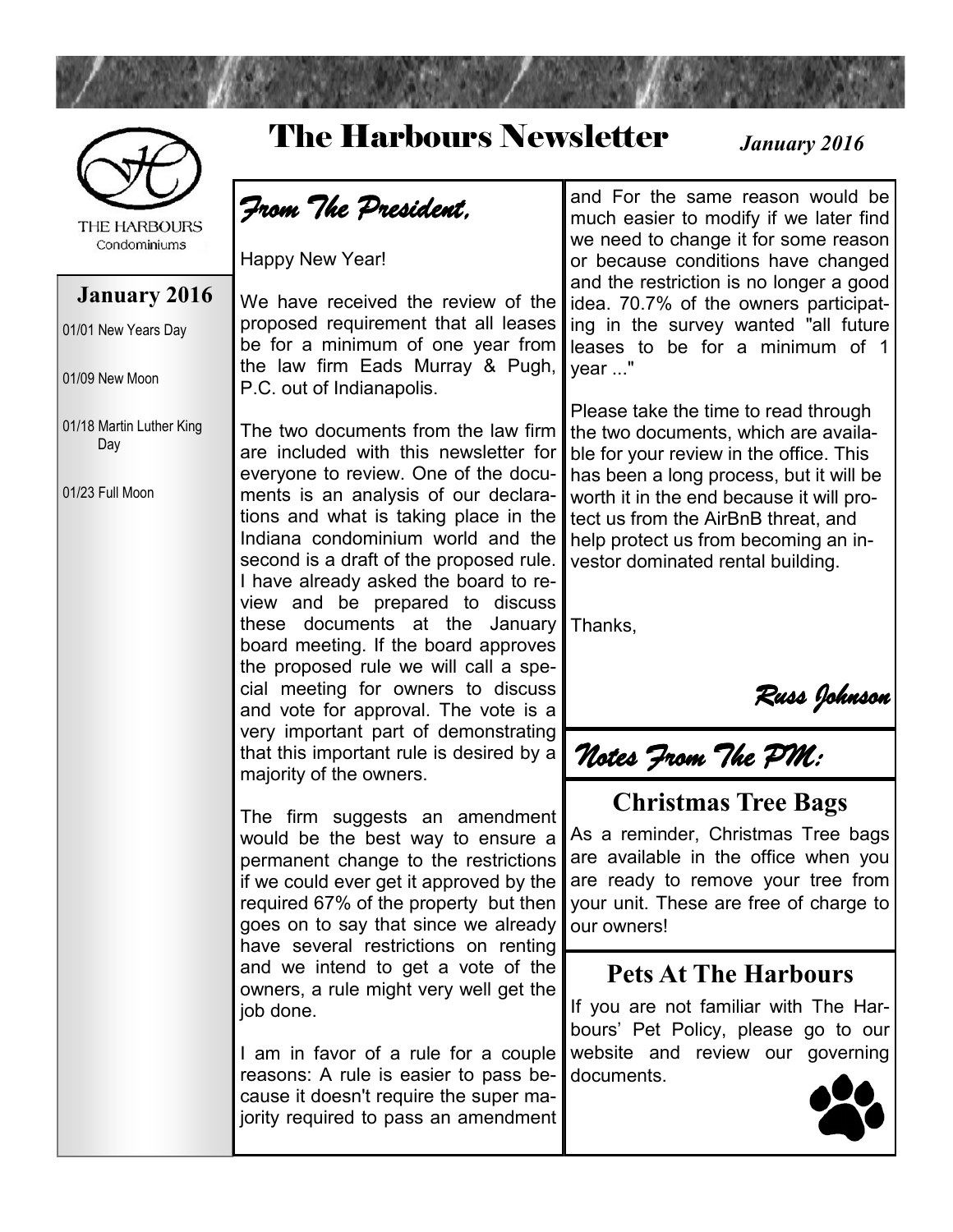

# *Notes From The Property Manager:* **(CONT.)**

### **Financials**

For November, we finished the month with a savings of \$19,000 to budget with most of this coming from electricity savings due to the mild November weather we experienced. Of this savings, we have over \$6,500 allocated for expenditures, but we have not received the invoice in the same month the services were rendered. We were also happy to announce that due to continual cost saving measures and expense management by the Board, that we will not be raising the HOA assessment in 2016! By now, everyone should have received their official notice sent to their address of record on file concerning the 2016 Assessment.

# **Second Floor Storage Units**

Upon an inspection of the second floor storage area, many owners are storing personal items on the floor and not locked up in their units along with storing items on top of the storage units themselves. If you have a storage unit on the second floor, please remove any personal items that are not stored in the storage lockers or they may be removed without notice in the next 30 days. We appreciate your attention to this matter as safety and security is our number one goal here at the Harbours!

# **Water Alarms**

Every unit should have two alarms. These alarms should be located under the kitchen sink and by the hot water heater on a level surface so they can detect moisture should a leak occur. These sound very similar to your smoke alarms and can be heard outside of your unit even when you are away. Each alarm has a safety feature that if your batteries are running low, a repetitive beeping noise every 30 seconds will sound. This means you need to change your batteries.

The water alarms have saved our owners thousands of dollars each year and has prevented numerous claims on their insurance. Please make sure your water alarms are present and operational!

# **Sixth Floor Parking Garage**

By now you should have received your letter notifying you of the possibility of closing this level of the parking garage for the winter. This effort was made to save the association money from having to clear the top level of the parking garage of snow and to prevent possible additional deteriation of the structure when using salt. Unfortunately, we were not able to garner the necessary volunteers to close the sixth level. I want to personally thank those who did contact me as this was much appreciated.

# **Guaranteed Package Pick-Up Hours**

An owner notified me that when they come down to the office after work and sometimes the lobby person is not available for them to pick up their package after 5pm due to other tasks asked of them. They inquired if we could have a dedicated pick up time that they would know when they could always pick up their packages and be guaranteed someone would be present. As any good Property Manager will do (ha!), I listened and I made it happen! So, between 6- 7pm The Harbours will always have a person available to pick up your package in [the office!](http://www.google.com/url?sa=i&rct=j&q=&esrc=s&source=images&cd=&cad=rja&uact=8&ved=0ahUKEwijhqDwhpjKAhVEej4KHaxaAbsQjRwIBw&url=http%3A%2F%2Fwww2.siena.edu%2Fpages%2F6167.asp&bvm=bv.110151844,d.cWw&psig=AFQjCNFDB8mRcuPj8BLqV0ya-bEruUmucQ&ust=145226814302) 

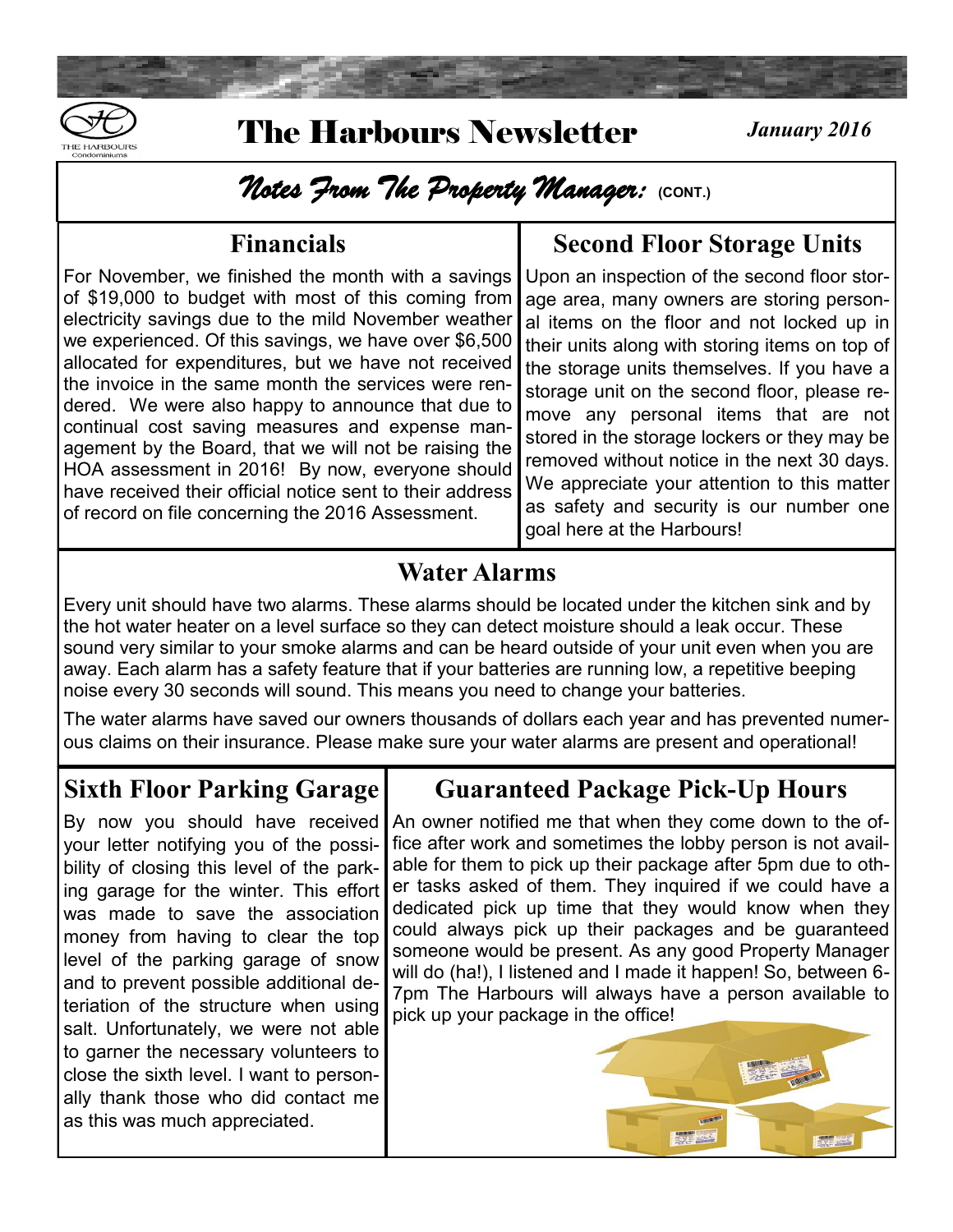

#### *Notes From The Property Manager:* **(CONT.)** **Contacting Harbour Employees** Every employee here at the Harbours is happy to assist any of our owners! If there ever is a need, please contact the office directly and not the employee via their personal cell phone. Every employee is directed to never enter a unit without a written special request. Every opportunity will be made to ensure your concern is handled appropriately by calling the office directly. **Legal Entity Ownership** The office is in the process of completing an audit of each unit's ownership. As a reminder, if the ownership is not clear on the deed (Life Estates, LLCs, Trusts etc.) it may be necessary to inform the office who is the Trustee etc. of the unit. Please ensure the proper legal papers are on file so we know who to direct any pertinent information to. **Drain Cleaners** Have you ever used a drain cleaner in your sinks or tub here at the Harbours? If you have, please make sure that you are following the proper directions and proper usage as stated on the outside of the drain cleaner container. Please do not let the caustic substance just sit in the line. This can eat into the pipes themselves and cause havoc with your plumbing and your neighbor's plumbing. Always run continuous water to clean the pipes out after usage or call a plumber if the drain cleaner did not remove the clog. Time is of the essence when these chemicals sit in your plumbing and may cause damage. **Time Warner Cable Contact** Effective January 1, 2016 Time Warner Cable will offer a "Bulk Care Line" so that all bulk customers can now have specialized care designed to simplify our customer service needs. That number is: **(844)-725-432[3](http://www.google.com/url?sa=i&rct=j&q=&esrc=s&source=images&cd=&cad=rja&uact=8&ved=0ahUKEwiN9o7FipjKAhXFjz4KHT9aBLkQjRwIBw&url=http%3A%2F%2Fwww.vintagemagnet.net%2Fthank-you.html&psig=AFQjCNGW4f393rH6JgfsBI3c4KaExSlvRw&ust=1452269199429686)  Violations** These violation actions were taken in the past month: Pet feces dripping off balcony 3 Car improperly parked in garage 1 Past due ledger accounts 11 **Renovations** We have experienced contractors filling up the dumpsters with waste and not following proper clean up procedures outside of the unit. If you have contractors on property, please ensure that they have received directions from the office on proper contractor procedures.

#### **Light Up The Harbours / Holiday Party**

This year, nearly 90 residents joined in on the Holiday spirit and placed lights on their balconies for this year's "Light up the Harbours." The 10th floor had the most participants followed by a tie between the 7th floor, 8th floor, and the townhouses. Thanks to Greg Rush for putting a team together to help residents put up lights, create posters and track our progress with the creative tree in the lobby! Congratulations to Jerry and Shari Sanders for winning the "Best Lit Balcony" prize. In addi[tion, a special thanks to Sharon Chandler for helping to coordinate the Christmas Party.](http://www.clipartpanda.com/categories/string-of-christmas-lights-clipart)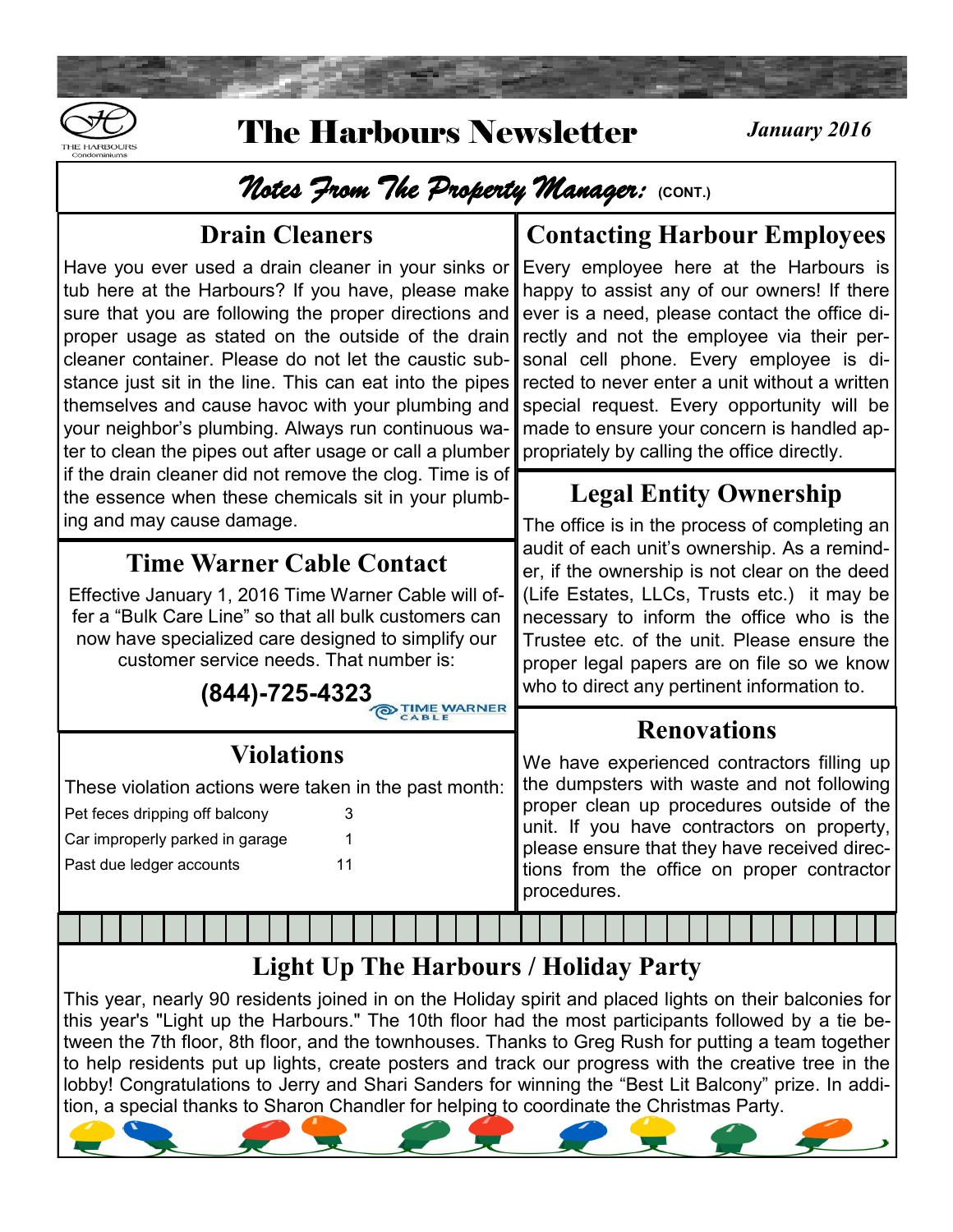



#### **Quarterly Committee Reports**



#### **Insurance Committee**

Our Insurance premiums for 2015 were about \$15,000 less than those in 2014.

Due to proactive actions such as the distribution of water alarms and the cleaning of drain lines, there were no water incidents that required the submission of water claims to our insurance carrier in 2015.

The guest of a Harbours owner filed a claim earlier in 2015 indicating she fell in the front area of the Harbours about a year earlier and suffered injuries as a result. This claim is being evaluated by our insurance carrier.

A "Risk Control" visit by Travelers Insurance is scheduled for the first week in January.

# **Election Committee**

The Election Committee met in October to discuss the new Indiana laws concerning proxy voting. The committee reissued new forms to be in compliance with these laws and election packets were mailed out on November 9. The elections were held on November 18 at the Annual Meeting without any issues or problems.

\*\*Note\*\* Approx. 63% of our owners cast votes at our Annual Meeting. Our goal is 100%.

# **Rules Committee**

The rules committee doesn't have any additional updates for the 4th Quarter. Members will attempt to meet in January when all are back in town.

# **Building & Grounds Committee**

A copy of the 2013 reserve study was given to each member in attendance. A brief review of 2015- 2016 projects to determine which projects could not be delayed. Results below:

In 2015 the reserve plan budgeted \$95,481 and there was a carry forward project from 2014 on the Exterior Painting of \$180,000 for the North and East walls.

> Actual 2015 expenditures are estimated to be: -05 - Building exterior drip rail study \$1700 -13 - Interior upgrades front entrance \$5,680 -02 - Parking Lots and pavers \$25,000 -05 - Garage handicap door \$2200 -06 - Lighting upgrades \$5,000 -09 - Roof Repair storm damage \$10,000 -10 - Repair cameras \$2700 -12 - Contingency emergency piping \$12,700 -17 - Tuck point Masonary town houses \$7500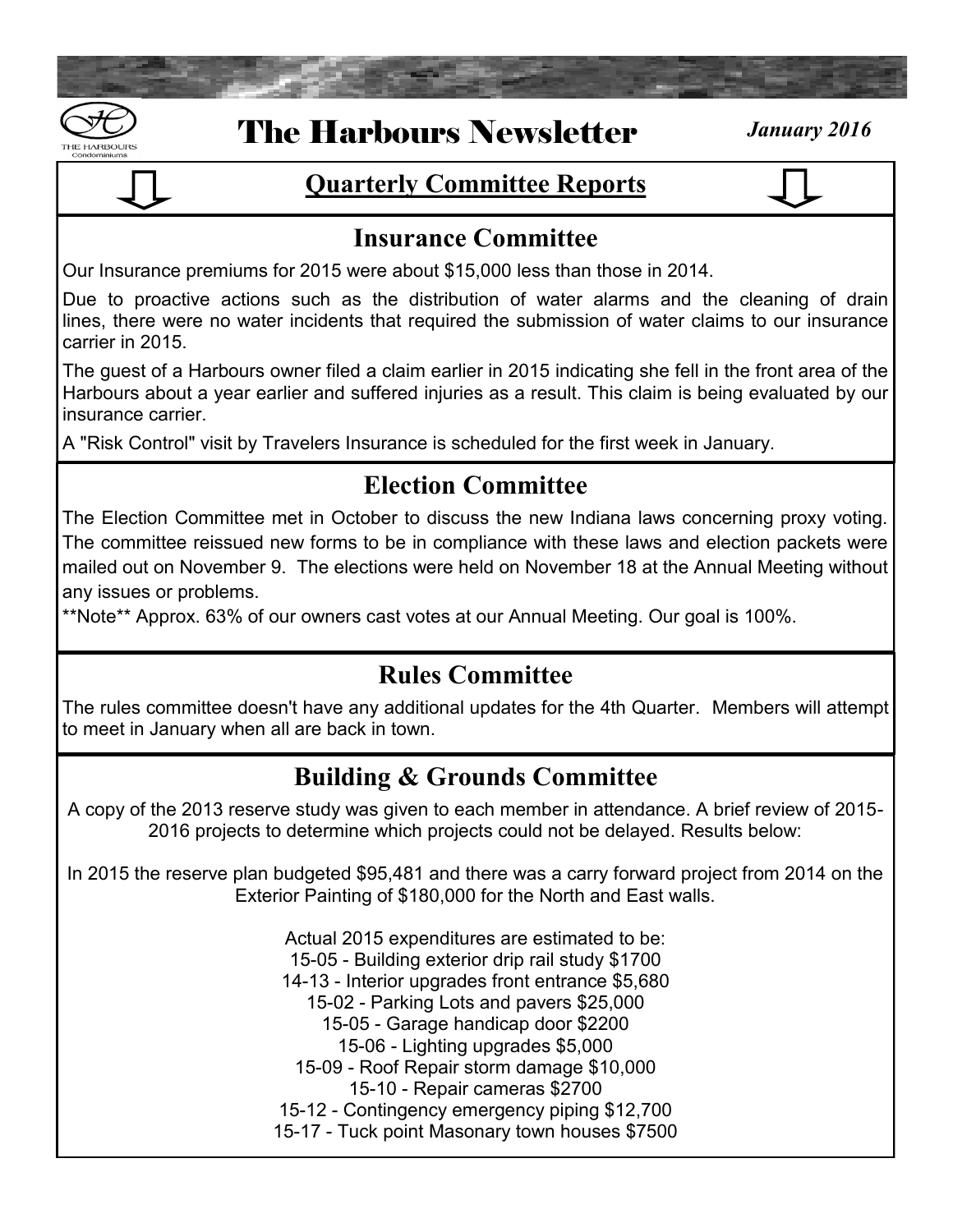| <b>The Harbours Newsletter</b><br>January 2016<br>Condominiums                                                                                                                                                                                                                                                                                                                                                             |
|----------------------------------------------------------------------------------------------------------------------------------------------------------------------------------------------------------------------------------------------------------------------------------------------------------------------------------------------------------------------------------------------------------------------------|
| <b>Quarterly Committee Reports (CONT.)</b>                                                                                                                                                                                                                                                                                                                                                                                 |
| <b>Building &amp; Grounds Committee</b><br>(Continued)                                                                                                                                                                                                                                                                                                                                                                     |
| Total projected: \$72,480 total Budgeted \$95,481                                                                                                                                                                                                                                                                                                                                                                          |
| 2015 actual starting balance of approximately \$270,000 (should show in the December 31, 2014<br>balance sheet.)<br>Planned expenditures \$72,480<br>2015 budgeted contribution \$190,927                                                                                                                                                                                                                                  |
| 2016 projected starting balance \$388,447                                                                                                                                                                                                                                                                                                                                                                                  |
| 2016 budgeted contributions \$202,383                                                                                                                                                                                                                                                                                                                                                                                      |
| 2016 planned expenditures:<br>16-06 - Parking garage \$\$220,000 - \$285,000<br>16-11 - General contingency 10,000<br>16-10 - Lighting \$21,000<br>16-12 - Roof \$50,000                                                                                                                                                                                                                                                   |
| Total planned expenditures \$366,000<br>Assumed \$285,000 worst case on garage                                                                                                                                                                                                                                                                                                                                             |
| 2016 estimated ending balance \$224,830                                                                                                                                                                                                                                                                                                                                                                                    |
| Reserve plan 2016 ending balance \$276,449                                                                                                                                                                                                                                                                                                                                                                                 |
| This puts us \$51,619 behind the reserve budget starting balance for 2017 of \$276,449                                                                                                                                                                                                                                                                                                                                     |
| Major Projects pending:<br>Completion of the building exterior \$180,000 in 1-2 years<br>Service Elevator \$110,000 in 2-5 years life 25 years<br>Main Elevator \$110,000 in 5-9 years life 25 years<br>Roof Replacement \$180,000 TBD life 25 years<br>Rebuild water system pumps, valves and piping \$40,000 in 2 years life 25 years<br>Additional work on the parking garage \$250,000 over 10 years life 20 -30 years |
| After review A copy of this long term plan and projected needs will go to the reserve study engi-<br>neers so they can use it to determine what changes will need to be made to our reserve plan.<br>In addition to the above funding analysis:                                                                                                                                                                            |